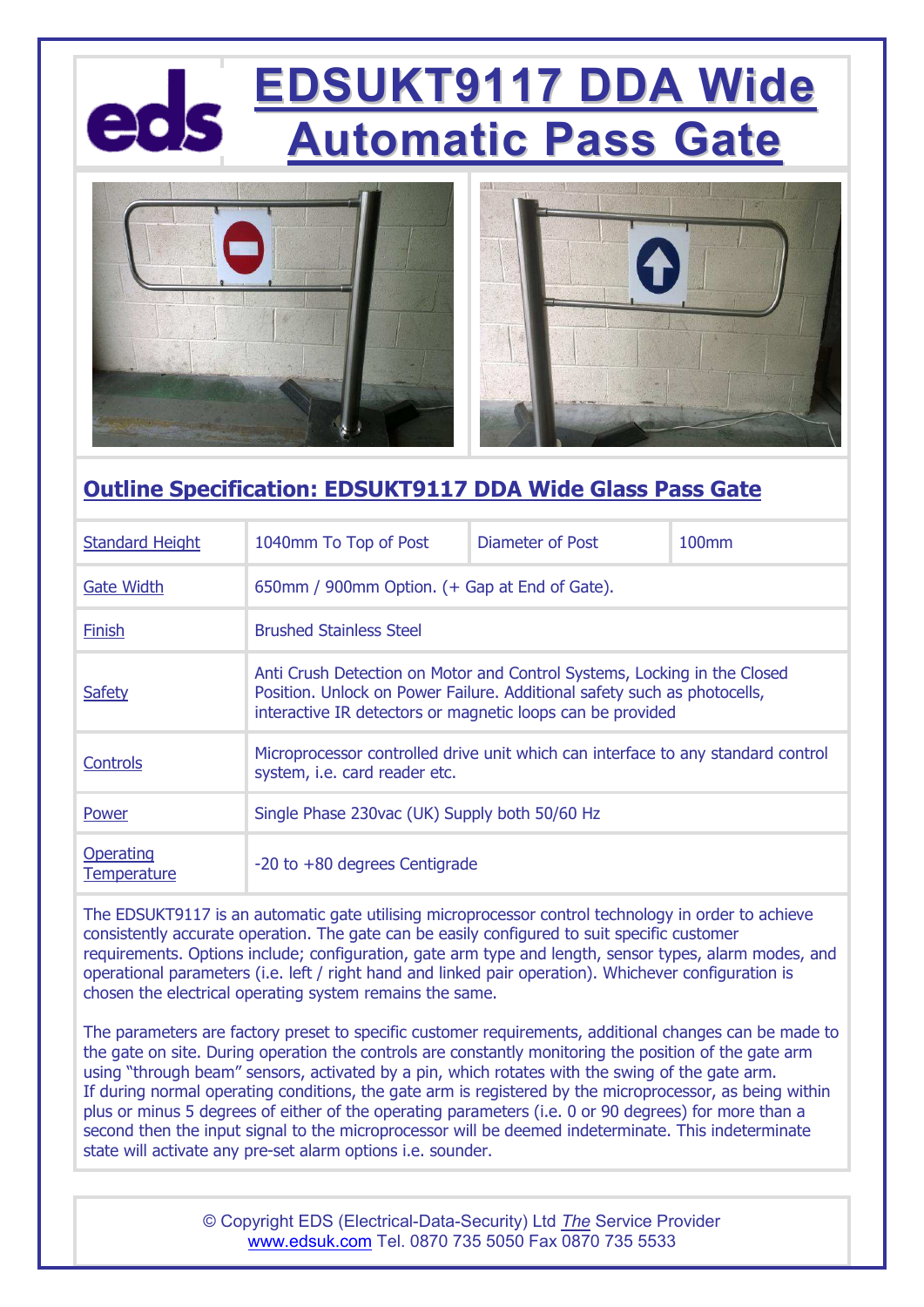# **EDSUKT9117 DDA Wide**  $\mathbf{a}$ **Automatic Pass Gate**

**Example Images, Technical Specification & Notes:**